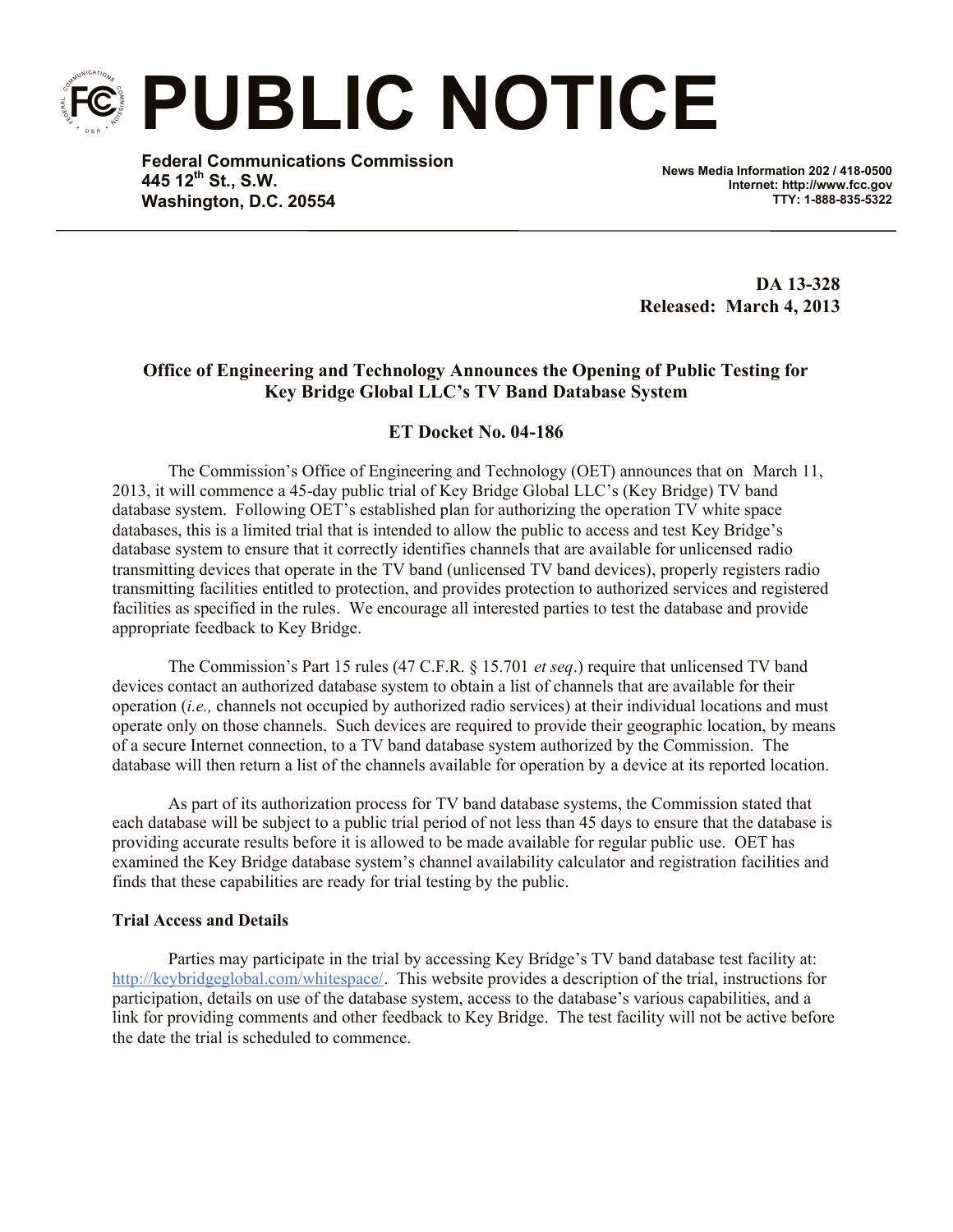During this trial, participants are encouraged to test:

- the channel availability calculator;
- the MVPD receive site (cable headend and satellite receive site) registration utility
- the broadcast auxiliary temporary receive site registration utility
- the fixed TVWS device registration utility; and
- the wireless microphone registration utility

The trial is intended to ensure that each of these elements of the database system is working properly and providing the interference protection required under our rules.

In addition, participants are encouraged to report any inaccuracies or provide comments on other issues with any aspect of the database system to Key Bridge through the response facility on the trial's website. Key Bridge will respond, as appropriate, to such reports and comments with an explanation and notification of any responsive actions it may take, as appropriate. During the trial, Key Bridge may apply any corrective measures it determines are needed and will advise participants of such measures through the trial's website.

As indicated above, the trial of the Key Bridge database system is scheduled to last for 45 days and will therefore end on April 24, 2013. However, if the results of the trial indicate that additional testing is necessary, OET may extend the trial period.

After the close of the trial, Key Bridge will provide a summary report to OET that identifies: 1) problems reported and their disposition; and 2) descriptions of changes made to the channel availability calculator or registration systems. Once Key Bridge submits its report, OET will provide a short period of time for interested parties to submit comments on the report. Note that the successful performance of the database system through this trial is only one element in OET's evaluation of a system for approval to operate. Other requirements for TV band database systems are set forth in 47 C.F.R. 15.701 *et seq*. and OET's January 26, 2011 *Order* on TV band database administrators (*see Order* in ET Docket No. 04-186, DA 11-131). OET would grant final approval for Key Bridge to operate its database system with certified TV band devices once it determines that the system complies with all of the applicable rules and requirements. The public will be informed of such decision through a Public Notice.

The FCC rules require that TV band database systems protect the following radio services: 1) broadcast television stations (including full power, TV translator, low power TV, and Class A stations); 2) fixed broadcast auxiliary service (BAS) links (regular licensed and temporary); 3) receive sites (and received channels) of TV translator, low power TV, and Class A TV stations and multichannel video programming distributors (MVPDs); 4) private land mobile radio service and commercial mobile radio service operations; 5) offshore radio telephone service operations; 6) radio astronomy operations at specific sites; and 7) low power auxiliary service operations (principally licensed and certain approved unlicensed wireless microphone venue sites). Except for MVPD receive sites, sites where licensed wireless microphones are used, and approved unlicensed wireless microphone venues, the necessary data and information for protection of the above facilities will either be extracted by Key Bridge from the Commission's databases or are specified in the rules. Operators of facilities for which information is contained in the Commission's records or provided in the rules do not need to take any action to obtain protection from TV band devices.

Operators of MVPD receive sites, wireless microphones users, and operators of temporary BAS links must specifically register their sites to receive protection from TV band devices. As required under the rules, Key Bridge is providing a registration capability for these facilities. These registration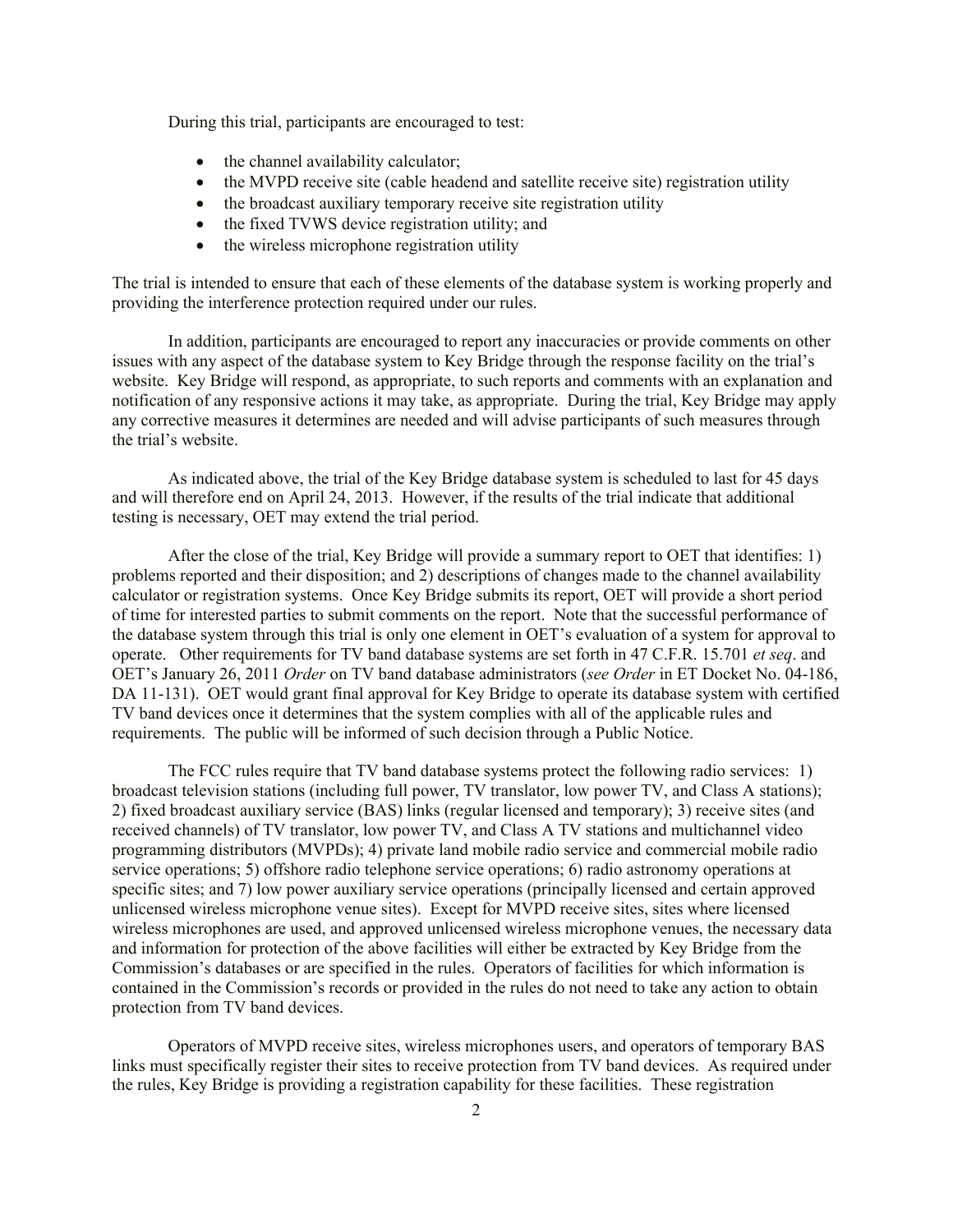capabilities are available through the database test facility at: http://keybridgeglobal.com/whitespace/. The rules also provide that responsible parties may request that the Commission approve registrations for protection of venues where unlicensed wireless microphones are used (such requests may be made through the Commission's Universal Licensing System (ULS) at http://www.fcc.gov/uls/login). Such requests for registration will first be made available for public comment, and the Commission will subsequently review them for approval. For purposes of this trial, Key Bridge, with OET's approval, has implemented a test registration capability for registration of venues where unlicensed wireless microphones are used; this test registration capability is available through Key Bridge's database test facility.

Registrations for MVPD receive sites, sites where licensed wireless microphones are used, venues where large numbers of wireless microphones are used, and temporary BAS links that are made during the trial period will be deleted by Key Bridge after the trial. Parties will be able to register their MVPD receive sites, sites where licensed wireless microphones are used, and temporary BAS links in the database once general operation of the database for use by TV band devices is approved and implemented. Parties responsible for venues where unlicensed wireless microphones are used will need to request registration approval by the Commission. We encourage parties responsible for MVPD receive sites, licensed wireless microphone operations, venues where large numbers of unlicensed wireless microphones are used, and temporary BAS links to enter trial registrations and make use of these capabilities in their testing of Key Bridge's database. We also note that all registrations entered with a given database will be communicated to the other TV band databases that have been approved for operation, so that registrations will not need to be entered with multiple databases (registrations entered during the trial will not be communicated to the other databases).<sup>1</sup> Thus, registrations entered into the Key Bridge database after the trial will be communicated to, and included in, the other databases.

The TV band database systems are the subject of a docketed proceeding, **ET Docket No. 04-186**, and responses to the trial of Key Bridge database system conducted pursuant to this public notice may be filed with the Commission at any time using the FCC's Electronic Comment Filing System (ECFS) as described below. The FCC has implemented a simplified interface for ECFS to facilitate consumer comment. Documents filed on ECFS may be accessed and reviewed on that system, which contains copies of written submissions and summaries of oral submissions regarding the white spaces proceeding.

Pursuant to sections 1.415 and 1.419 of the Commission's rules, 47 CFR §§ 1.415, 1.419, interested parties may file comments and reply comments on the trial of Key Bridge's database system at any time during and after the trial period. Comments may be filed using the Commission's Electronic Comment Filing System (ECFS). *See Electronic Filing of Documents in Rulemaking Proceedings*, 63 FR 24121 (1998).

- Electronic Filers: Comments may be filed electronically using the Internet by accessing the ECFS: http://fjallfoss.fcc.gov/ecfs2/.
- Paper Filers: Parties that choose to file by paper must file an original and one copy of each filing. If more than one docket or rulemaking number appears in the caption of this proceeding, filers must submit two additional copies for each additional docket or rulemaking number.

l

<sup>&</sup>lt;sup>1</sup> Thus far. OET has approved the TV band databases of Spectrum Bridge, Inc. and Telcordia Technologies, Inc. for operation to provide service to devices.